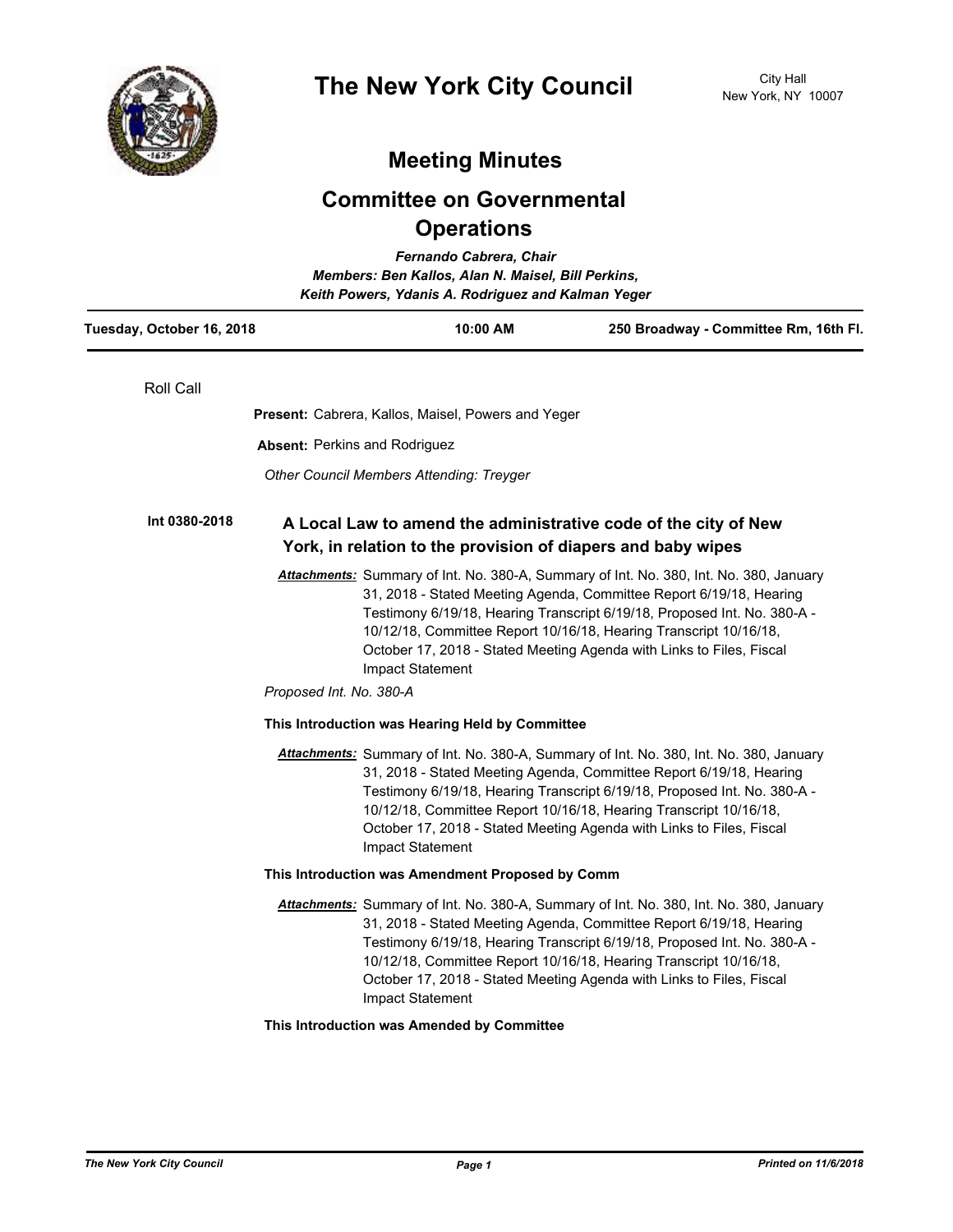#### **A Local Law to amend the administrative code of the city of New York, in relation to the provision of diapers and baby wipes Int 0380-2018-A**

*Attachments:* Summary of Int. No. 380-A, Summary of Int. No. 380, Int. No. 380, January 31, 2018 - Stated Meeting Agenda, Committee Report 6/19/18, Hearing Testimony 6/19/18, Hearing Transcript 6/19/18, Proposed Int. No. 380-A - 10/12/18, Committee Report 10/16/18, Hearing Transcript 10/16/18, October 17, 2018 - Stated Meeting Agenda with Links to Files, Fiscal Impact Statement

## **A motion was made that this Introduction be Approved by Committee approved by Roll Call.**

- **Affirmative:** 5 Cabrera, Kallos, Maisel, Powers and Yeger
	- **Absent:** 2 Perkins and Rodriguez

#### **A Local Law in relation to studying the feasibility of providing childcare for city employees Int 0853-2018**

*Attachments:* Summary of Int. No. 853-A, Summary of Int. No. 853, Int. No. 853, Hearing Transcript - Stated Meeting 4-25-18, Committee Report 6/19/18, Hearing Testimony 6/19/18, Hearing Transcript 6/19/18, Proposed Int. No. 853-A - 10/11/18, Committee Report 10/16/18, Hearing Transcript 10/16/18, October 17, 2018 - Stated Meeting Agenda with Links to Files, Intro 853-A Childcare for Employees Study, Fiscal Impact Statement

*Proposed Int. No. 853-A*

## **This Introduction was Hearing Held by Committee**

*Attachments:* Summary of Int. No. 853-A, Summary of Int. No. 853, Int. No. 853, Hearing Transcript - Stated Meeting 4-25-18, Committee Report 6/19/18, Hearing Testimony 6/19/18, Hearing Transcript 6/19/18, Proposed Int. No. 853-A - 10/11/18, Committee Report 10/16/18, Hearing Transcript 10/16/18, October 17, 2018 - Stated Meeting Agenda with Links to Files, Intro 853-A Childcare for Employees Study, Fiscal Impact Statement

## **This Introduction was Amendment Proposed by Comm**

*Attachments:* Summary of Int. No. 853-A, Summary of Int. No. 853, Int. No. 853, Hearing Transcript - Stated Meeting 4-25-18, Committee Report 6/19/18, Hearing Testimony 6/19/18, Hearing Transcript 6/19/18, Proposed Int. No. 853-A - 10/11/18, Committee Report 10/16/18, Hearing Transcript 10/16/18, October 17, 2018 - Stated Meeting Agenda with Links to Files, Intro 853-A Childcare for Employees Study, Fiscal Impact Statement

## **This Introduction was Amended by Committee**